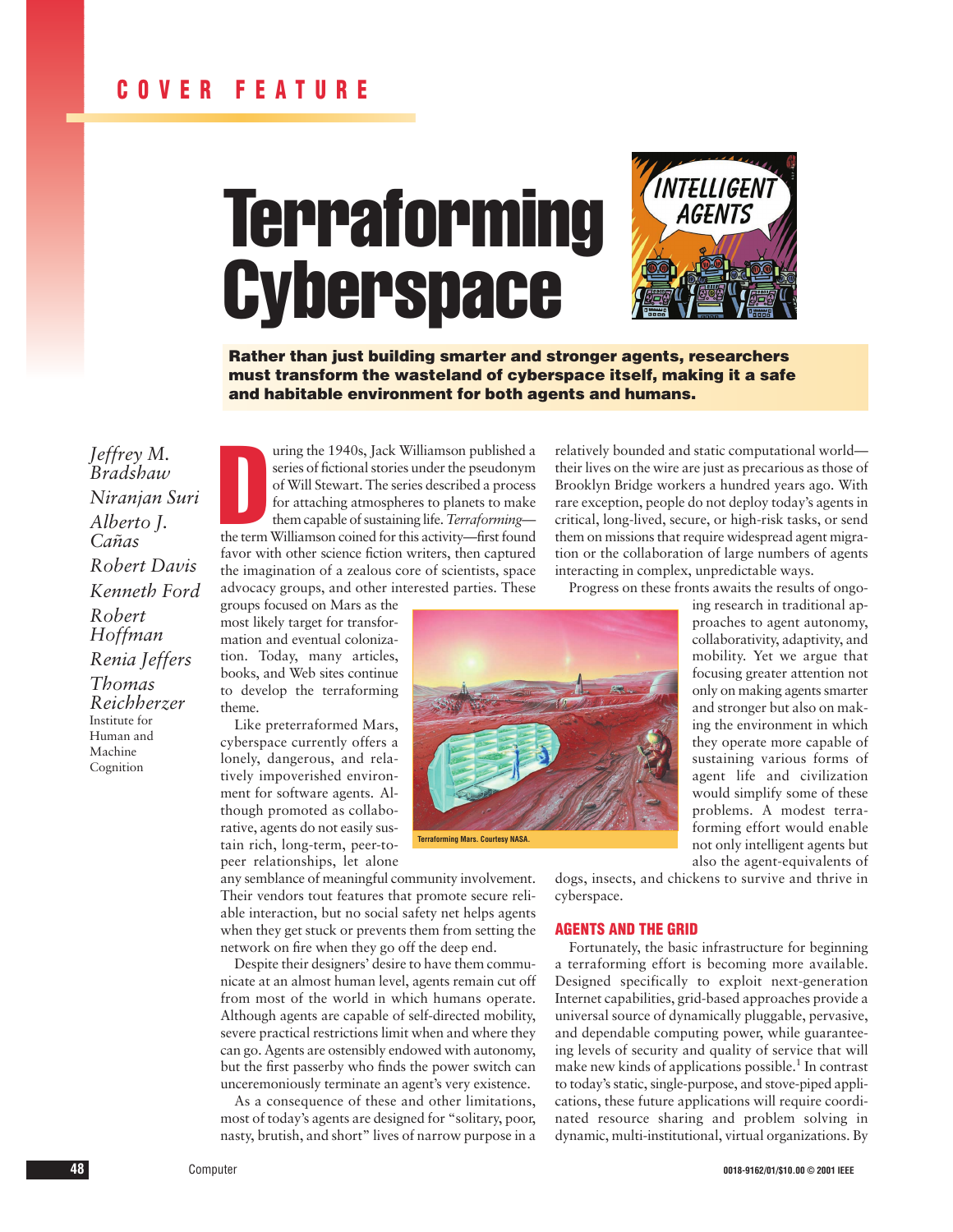the time grid approaches become mainstream for large-scale applications, they will surely have migrated to ad hoc local networks of very small devices as well.

The Control of Agent-Based Systems (CoABS) agent grid (http://coabs.globalinfotek.com/) is based on Sun's Jini services. Developed at Global InfoTek with funding from the Defense Advanced Research Projects Agency, the CoABS grid provides a successful and widely used infrastructure for the large-scale integration of heterogeneous agent frameworks with objectbased applications and legacy systems. Over the next few years, we expect a confluence of this effort with the efforts of the larger computational grid community (http://www.gridforum.org). The Java Agent Services Expert Group, under the auspices of Sun's Java Community Process (http://java.sun.com/aboutJava/ communityprocess/jsr/jsr\_087\_jas.html), the OMG Agent Platform Special Interest Group (http://www. objs.com/agent/), the Foundation for Intelligent Physical Agents (http://www.fipa.org), and the FIPA Abstract Architecture Working Group (http://www.fipa.org/ activities/architecture.html) are all working on essential contributions to interoperable agent infrastructure.

As Figure 1 shows, however, realizing the vision of

terraforming cyberspace requires going far beyond these current efforts. Current infrastructures typically provide few safety guarantees and no incentives for agents and other components to look beyond their own selfish interests.

At a minimum, future infrastructures must go beyond the bare essentials to provide pervasive life-support services, which rely on mechanisms such as orthogonal persistence and strong mobility. Such services help ensure the survival

of agents designed to live for many years.

Beyond the basics of individual agent protection, long-lived agent communities will depend on legal services, based on explicit policies, to ensure their rights and help them fulfill their obligations. Ultimately, benevolent social services will offer proactive help when needed.

Although some of these terraforming elements for agents exist in embryonic form within specific agent systems, the lack of underlying support at the platform level has limited their scope and effectiveness.

#### **NOMADS LIFE-SUPPORT SERVICES**

We have adopted a two-pronged approach for lifesupport services: enabling as much protection as possible in a standard Java virtual machine while also

| Concern                     | Service                  | <b>Benefit</b>           |
|-----------------------------|--------------------------|--------------------------|
| Welfare                     | Social<br>services       | Get help<br>when needed  |
| Justice                     | Legal<br>services        | Get what<br>you deserve  |
| Environmental<br>protection | Life-support<br>services | Get enough<br>to survive |
| Looking out<br>for $#1$     | Bare<br>essentials       | Get what<br>you can take |

*Figur***e** *1. Elements of terraforming for software agents. Future infrastructures must go beyond the bare essentials to provide life-support services and legal services to ensure agents' rights and help them fulfill their obligations as well as benevolent social services that offer proactive help when needed.*

providing Nomads and the enhanced Aroma VM for those agent applications that require it.

For agents running in a standard JVM, we create software-based guards, which enforce policies by relying on the Java 2 security model's capabilities, including permissions and privileged code wrappers, and the Java Authentication and Authorization Service.

In contrast to other implementations of Java security, our enhanced JAAS-based approach allows revocation of access permissions under many circumstances, as well as granting different permissions to different instances



of agents from the same code base. For policies that go beyond simple access-based permissions—for example, obligation policies, registration policies, conversation policies—guards implement additional auxiliary Knowledgeable Agent-oriented System (KAoS) management and enforcement capabilities as required.

Unfortunately, merely bolting new services on top of a standard JVM cannot provide some kinds of protection. Although currently the most pop-

ular and arguably the most mobility-minded and security-conscious mainstream language for agent development, Java in its current form fails to address many of the unique challenges that agent software poses. While few if any requirements for Java mobility, security, and resource management are entirely unique to agent software, nonagent software typically uses hardcoded approaches that do not allow the degree of ondemand responsiveness, configurability, extensibility, and fine-grained control that agent-based systems require.

To provide these basic life-support services, we developed Nomads, which combines Aroma—an enhanced Java-compatible virtual machine—and the Oasis agentexecution environment.<sup>2</sup> Nomads' current version ensures two kinds of agent environmental protection: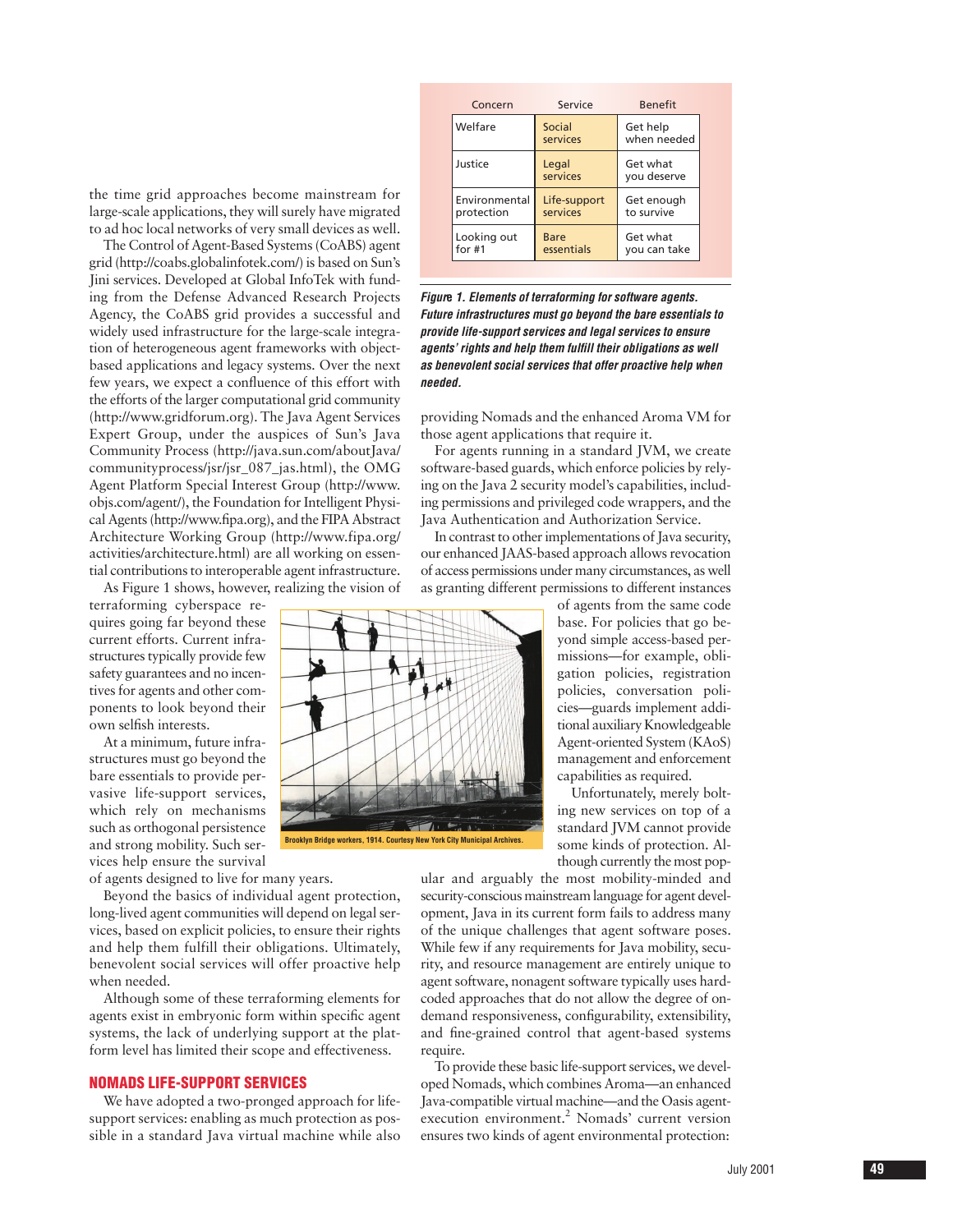

**Resource control inhibits denial-of-service attacks and lays the foundation for QoS.**

- assurance of system resources availability, even in the face of buggy agents or denialof-service attacks; and
- protection of agent-execution state, even in the face of unanticipated system failure.

For agents running in the Aroma VM, we can create a considerably more powerful guarded environment that provides not only the standard Java and KAoS enforcement capabilities, but also supports access revocation under all circumstances, as well as dynamic resource control and full-state capture on demand for any Java agent or service.

#### **Protecting agent and system resources**

Full appreciation of Aroma and Nomads resourcecontrol features requires some understanding of the current Java security model. Early versions of Java relied on the sandbox model to protect mobile code from accessing dangerous methods. In contrast, Java 2 uses a permission-based security model. Unlike the previous all-or-nothing approach, Java applets and applications can now have varying degrees of access to system resources.

Unfortunately, current Java mechanisms do not address the problem of resource control. While it may be possible to prevent a Java program from writing to any directory except /tmp, once the program is given permission to write to the /tmp directory, it places no further restrictions on the program's I/O. In the current Java implementation, there is no way to limit the amount of disk space the program can use or to control the rate at which the program reads and writes from the network.

Resource control is important for several reasons:

- Without it, systems and networks are open to denial-of-service attacks through resource overuse.
- It lays the foundation for quality-of-service guarantees. To make any such guarantees about the availability of resources for a given task, the system must be able to limit resource usage by other tasks—a capability the current Java environment lacks.
- Resource control presupposes resource accounting, which allows measuring the resources the overall system or some component of it consumes for either billing or monitoring purposes. Monitoring resource utilization over time allows the system to detect abnormal behavior.
- The availability of resource control mechanisms in the environment simplifies the task of developing systems for resource-constrained situations.

Aroma currently provides a comprehensive set of CPU, disk, and network resource controls. These mechanisms allow the system to place limits on both the rate and quantity of resources the Java threads use. Rate limits include CPU usage, disk read rate, disk write rate, network read rate, and network write rate. The system specifies I/O rate limits in bytes per millisecond. Quantity limits include disk space, total bytes written to disk, total bytes read from the disk, total bytes written to the network, and total bytes read from the network. Because the system provides resource controls at the computing environment level, the controls are completely transparent to the executing programs, requiring no modification to the Java code.

In agent environments, several uses of the Nomadsbased resource control mechanisms are possible. First, the KAoS domain manager and the VM-level guard use the resource control mechanism to place limits on the resources that services and components running within the Aroma VM consume. The guard can vary the resource limits to accommodate changes in policy affecting level-of-service guarantees. The guard also takes advantage of the resource accounting capabilities to measure and report on the resources that services and components consume and, if policy permits, to look for patterns of resource abuse that might signal denial-of-service attacks, taking autonomous action to reduce the resources available to the attacker accordingly.

## **Protecting agent state**

Protecting agent state requires saving the running agent or component's entire state, including its execution stack, so that it can be fully restored in case of system failure or a need to temporarily suspend its execution. The standard term for this process is *checkpointing*. Over the past few years, researchers at Sun Microsystems and elsewhere have also developed the more general concept of *transparent persistence*, sometimes called *orthogonal persistence*. This research seeks to define language-independent principles and language-specific mechanisms for making persistence available for all data, irrespective of type. Ideally, the approach would not require any special work by the programmer—for example, implementing serialization methods in Java or using transaction interfaces in conjunction with object databases—and there would be no distinction between short-lived and longlived data.

We have used the Nomads state capture features extensively for agents that require anytime mobility, whether to perform a task or to allow immediate escape from a host under attack or about to go down, a scenario we call "scram." For example, as part of the DARPA UltraLog program, we are using mobile state to improve the survivability of agent systems in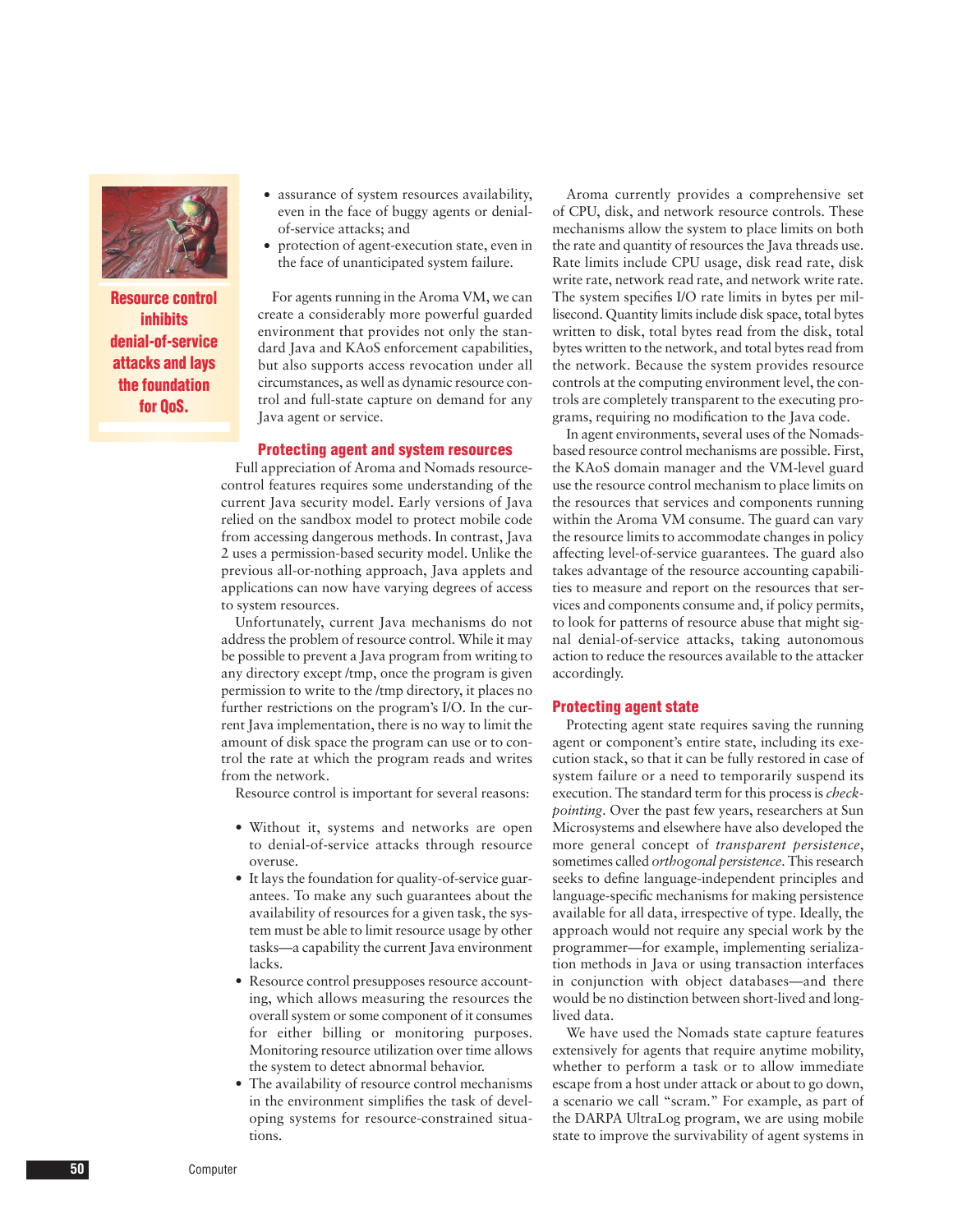the face of information warfare and kinetic attacks. We are also using this feature for transparent loadbalancing and forced-code migration on demand in distributed computing applications.<sup>3</sup> To support transparent persistence for agents and other distributedsystem components, we are implementing scheduled and on-demand checkpointing services that will preserve agent execution state, even in the face of unanticipated system failure.

While others have implemented many of these lifesupport features in limited ways for specific applications, we are working with academic and industrial research partners to make their use more routine and pervasive so that developers can rely on them as a matter of course. As our understanding of requirements for basic agent life-support services increases, we are beginning to anticipate what additional layers of legal and social services might begin to look like.

# **KAOS LEGAL AND SOCIAL SERVICES**

Terraforming cyberspace involves more than regulating computing resources and protecting agent state. As the scale and sophistication of agents grow and their lifespan increases, agent developers and users will want the ability to express complex high-level constraints on agent behavior within a given environment. It seems inevitable that productive interaction between agents in long-lived communities will also require some kind of legal services, based on explicit enforceable policies, to ensure their rights and help them fulfill their obligations. Over time, it seems likely that benevolent social services will also eventually evolve to offer help with individual agent or systemic problems.

In both legal and social service arenas, it is clear that preventive initiatives are usually superior to after-thefact remedies. As in the well-known poem by Joseph Malins, we liken the former to a "fence at the top of the cliff" and the latter to an "ambulance down in the valley."

We base our approach on the assumption that preventive policy-based *fences* can complement and enhance after-the-fact remedial *ambulance-in-the-valley* mechanisms. The policies governing some set of agents should describe expected behavior in sufficient detail to allow easily anticipating or detecting deviations. At the same time, related policy support services help make compliance as easy as possible.

Complementing these policy support services, various enforcement mechanisms operate as a sort of "cop at the top of the cliff" to warn of potential problems before they occur. When—despite all precautions—an accident happens, the system dispatches remedial services to help repair the damage. In this manner, the policy-based fences and after-the-fact ambulances work together to ensure a safer environment for individual agents and the communities in which they operate.

### **Policy-based agent management**

Policy-based management approaches have become popular in the past few years. For example, unlike previous versions, the Java 2 security model defines security policies as distinct from the implementation mechanism. A security manager controls access to resources, relying on a security policy object to dictate whether class *X* has permission to access system resource *Y*. The policies are expressed in a persistent format so any tools that support the policy syntax specification can view and edit them. This approach allows policies to be configurable, relatively more flexible, fine-grained,

and extensible. Applications developers no longer need to subclass the security manager and hard-code the application's policies into the subclass. Programs can use the policy file and the extensible permission object to build an application with a security policy that can change without requiring changes in source code.

As with most policy-based management approaches, Java 2 is concerned only with authorization, encryption, and access control. KAoS policy-based agent management includes these features while adding the ability to control Nomads resources. But because of our focus on agent systems, KAoS goes beyond these typical security concerns in significant ways. For example, the KAoS architecture introduced the concept of agent conversation policies.<sup>4,5</sup> The agent-to-agent communication process uses appropriate semantics to form, maintain, and disband teams of agents.<sup>6</sup> Conversation policies assure coherence in the team commitments that heterogeneous agents of different sophistication levels adopt and discharge. These policies also assure robust behavior and minimize computational overhead for team maintenance.<sup>4,7</sup> In addition to conversation policies, we are developing representations and enforcement mechanisms for mobility policies,<sup>8,9</sup> domain registration policies, and various forms of obligation policies.

Our approach differs significantly from the approach of others who are developing security, robustness, and cooperativity constraints for agent communities. First, unlike most multiagent coordination environments, we do not assume that we are dealing with a homogeneous set of agents written within the same agent framework. With respect to environmental protection, legal, and social-services functions, our system requires little or no modification to put various kinds of agents on the same footing. For this reason, policy-management mechanisms can protect against the negative effects of buggy or malicious agents.



**Terraforming cyberspace involves more than regulating computing resources and protecting agent state.**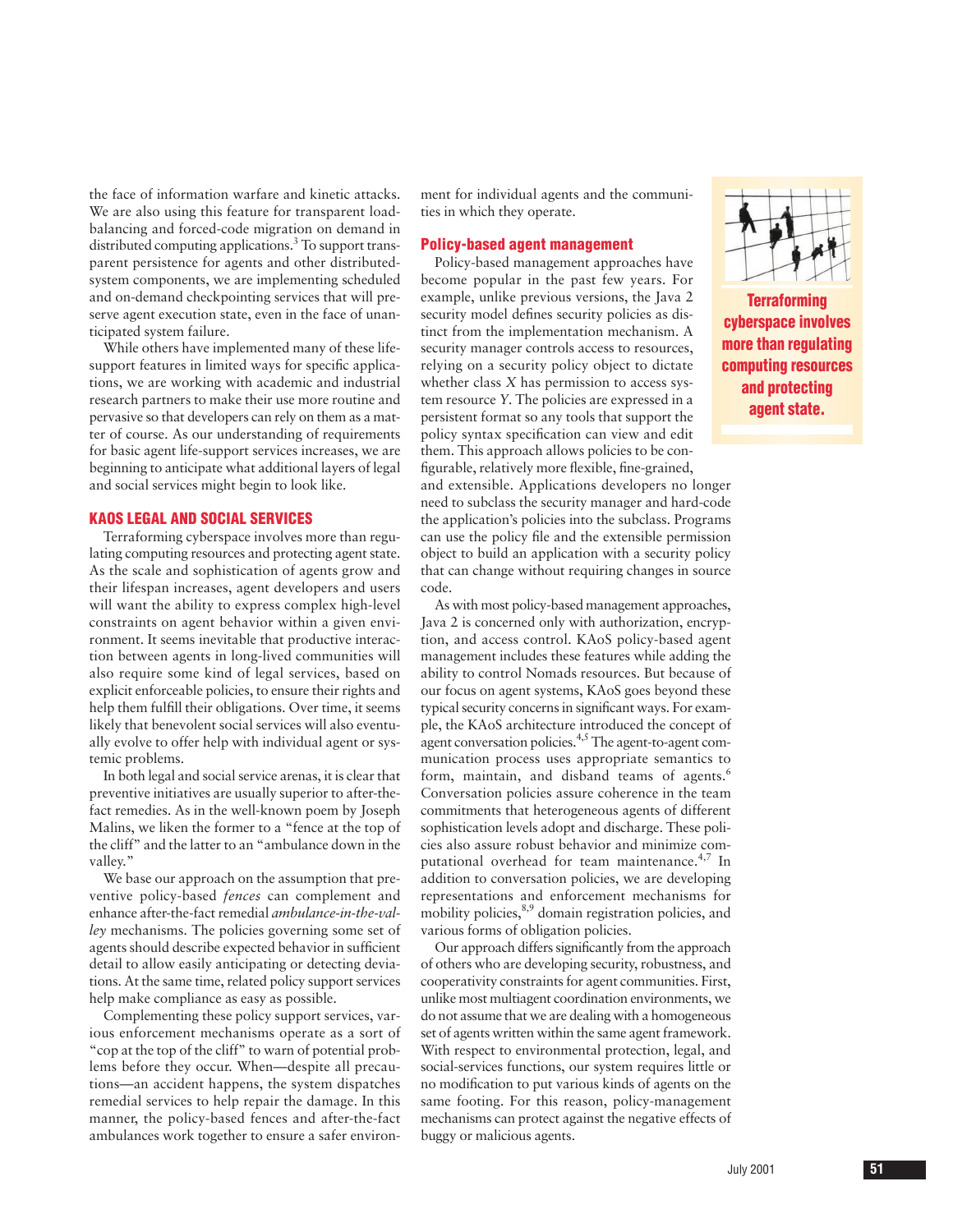

**A policy management framework must ensure maximum agent freedom.**

Second, the framework must support dynamic runtime policy changes, not merely static configurations determined in advance. Third, the framework must be extensible to a variety of execution platforms with different enforcement mechanisms—initially Java and Aroma—but also to any platform for which a guard can be written. Fourth, the framework must be robust in continuing to manage and enforce policies in the face of attack or the failure of any combination of components.

Finally, we recognize the need for easy-to-use policy-based administration tools capable of containing domain knowledge and conceptual abstractions that let applications designers focus

their attention more on high-level policy intent than on implementation details. Such tools require powerful graphical user interfaces for monitoring, visualizing, and dynamically modifying policies at runtime.

In short, the policy management framework must ensure maximum freedom and heterogeneity of the agents and the nonintrusiveness of the enforcement mechanisms, while respecting the bounds of humandetermined policy constraints designed to ensure selective conformity of behavior.

#### **DAML-based policy representation**

In principle, developers could use a variety of languages to express policies. At one extreme, they might write these languages in a propositional or constraint language. At the other extreme lie a wide variety of simpler schemes, each of which gives up some types of expressivity. Several considerations affect the choice of language for a particular application, including composability, computability, efficiency, expressivity, and amenability to detecting equivalence and discovering conflicts.

With funding from the DARPA CoABS program, we have begun developing the implementation-neutral KAoS policy representation (KPR), expressed in DARPA Agent Markup Language (http://www.daml. org). For our current applications, we use a very simple XML representation; however, we have recently drafted an initial KPR specification and DAML encoding, and the implementation is under way.

Designed to support the emerging semantic Web, DAML is the latest in a succession of Web markup languages. HTML, the first Web markup language, allowed users to mark up documents with a fixed set of formatting tags for human use and readability. XML lets users add arbitrary structures to their documents but directly expresses very little about what the structures mean. Resource description format (RDF) encodes meaning in sets of subject-verb-object triples, where a universal resource identifier, typically a URL, can identify the elements of each triple.

DAML extends RDF with new constructs that let users specify ontologies—machine-interpretable representations of terms and their relationships—composed of taxonomies of classes, relationships, and—in the near future—inference rules. These ontologies have a variety of uses, such as enabling more accurate or complex Web searches. Agents can also use semantic markup languages to understand and manipulate Web content in significant ways; to discover, communicate, and cooperate with other agents and services; or, as we describe here, to interact with policy-based management and control mechanisms.

The current KPR specification defines basic ontologies for things such as actors, actions, targets, policies, and policy conditions. It then extends these ontologies to represent simple atomic Java permissions as well as more complex Nomads and KAoS policy constructs. For a given application, developers and users will further extend these ontologies and put instances of policy objects into force as required. Through various property restrictions, an ontology can scope a given policy instance to individual agent instances, agents of a given class, agents running in a given instance of a computational environment such as a VM, or agents that are members of a given domain or subdomain.

The actor ontology distinguishes between agents, which generally can only perform ordinary actions, and domain managers, guards, and authorized human users that it can permit or obligate to perform certain policy actions, such as approval and enforcement. The policy ontology distinguishes between authorizations, which are constraints that permit or forbid some action, and obligations, which are constraints that can either require performing some action or waive such a requirement.<sup>10</sup>

The KPR ontologies serve a variety of purposes. The obvious primary application is during inference relating to policy conflict resolution. Changes or additions to policies in force, or a change in an actor's status—for example, an agent joining a new domain or moving to a new host—require logical inference to determine which policies are in conflict and how to resolve these conflicts. The ontologies are also useful in policy disclosure management, reasoning about future actions based on knowledge of policies in force, and in assisting policy specification tool users in defining new policies consistent with previous ones.

#### **KAoS policy management architecture**

Figure 2 shows the major components of the KAoS policy management architecture.

The KAoS policy administration tool (KPAT), a graphical user interface to domain management functionality, makes it easier for administrators to develop policy specifications, revisions, and applications with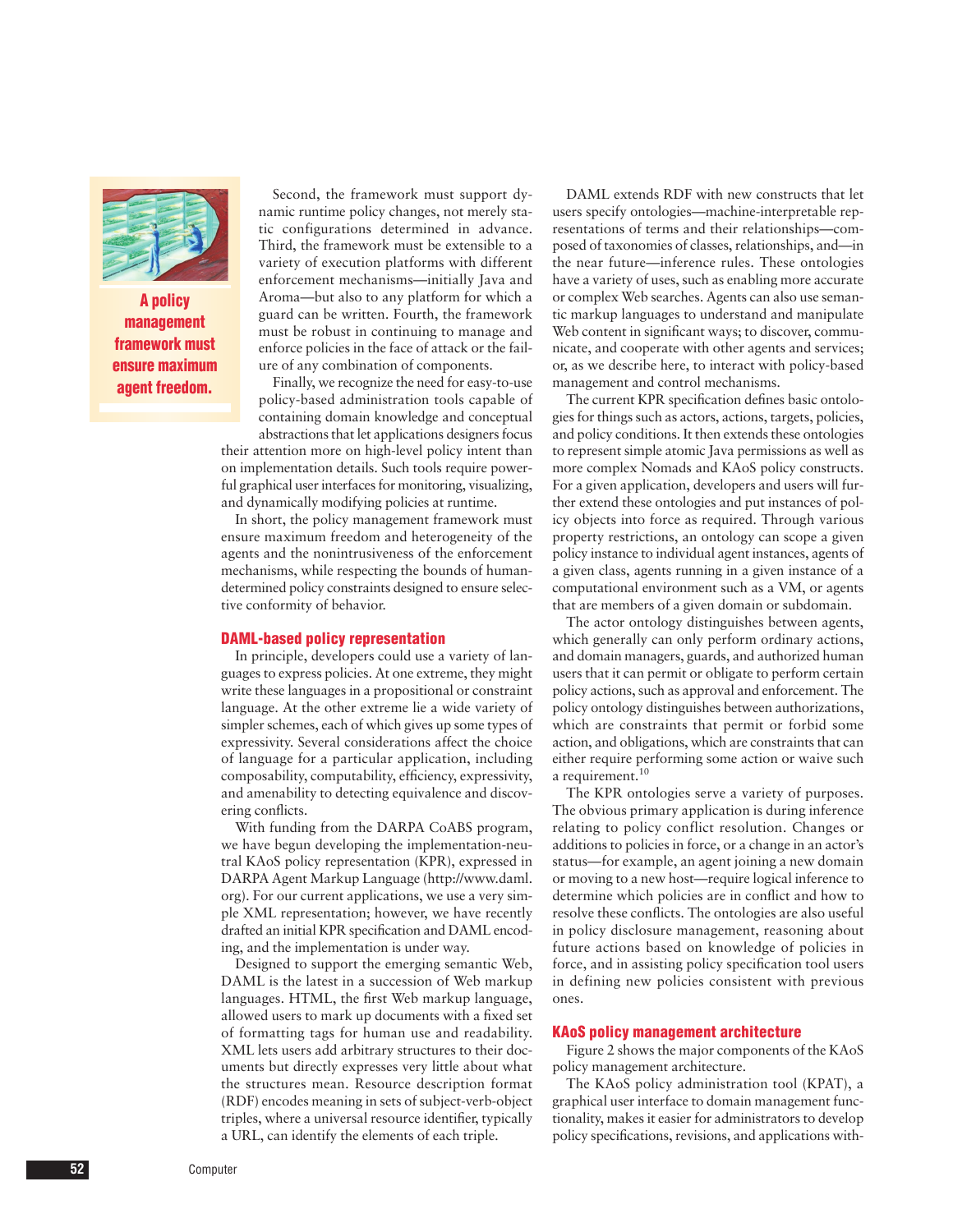out undergoing extended training. With KPAT, an authorized user can make changes to policies using a secure Web browser. Alternatively, trusted authenticated components such as guards can, if authorized, propose policy changes autonomously based on their observation of system events.

Structuring groups of agents into agent domains and subdomains facilitates policy administration. A given domain can extend across host boundaries, and multiple domains can exist concurrently on the same host. Depending on policy restrictions, agents can become members of more than one domain at a time.

The KAoS domain manager serves as a policy decision point to determine whether agents can join a domain and for policy conflict resolution. The domain manager ensures policy consistency at all levels of a domain hierarchy, notifies guards in the event of a policy change, and stores policies in the repository.

The domain manager stores policies in an implementation-neutral format, currently very simple but soon to be based on our DAML policy representation. We intend to allow authorized entities to access these policies, which are available in a secure library repository such as an LDAP directory, in accordance with policy disclosure strategies.<sup>11</sup> For example, agents may need to understand domain policies in advance of submitting a registration request to a new domain. Because the library expresses the policies declaratively, authorized entities can analyze and verify them in advance and offline, maximizing the efficiency of execution mechanisms.

Guards interpret policies that the domain manager has approved and enforce them with appropriate native mechanisms. While KPAT and the domain manager work identically across different execution environments, we design guards for a specific execution environment. Our approach enables policy uniformity in domains across multiple VMs and hosts as long as they provide semantically equivalent monitoring and enforcement mechanisms to the guards. Under these conditions, these policy-based mechanisms can maintain consistency among agents written in different languages and frameworks and running on different platforms and hosts.

The KPR-based models and tools will take into account differences in available enforcement mechanisms in different computing environments. Because policy analysis and policy conflict resolution normally take place before the system gives the policy to the guard for enforcement, the operation of the guards and enforcement mechanisms can be lightweight and efficient.

Sun's JAAS provides methods that tie access control to authentication. In KAoS, we have developed methods based on JAAS that will allow scoping policies to individual agent instances rather than just to Java



*Figure 2. KAoS policy management architecture. The domain manager serves as a policy decision point to determine whether agents can join a domain and for policy conflict resolution. Guards interpret policies that the domain manager has approved and enforce them with appropriate native mechanisms. The KAoS policy administration tool, a graphical user interface to domain management functionality, makes it easier for administrators to develop policy specifications without undergoing extended training.*

classes. Currently, JAAS can be used with Java VMs; in the future, it should be possible to use JAAS with the Aroma VM as well. For policies that go beyond simple access-based permissions—such as obligation policies, registration policies, or conversation policies—guards implement additional auxiliary KAoS management and enforcement capabilities as required.

The Aroma VM's resource-control mechanisms allow limits to be placed on both the rate and quantity of resources used by Java threads. Guards running on the Aroma VM can use these mechanisms to provide enhanced security, maintain quality of service for given agents, or give priority to important tasks.

## **Applications and benefits of a policy-based approach**

The DARPA CoABS-sponsored Coalition Operations Experiment (http://www.aiai.ed.ac.uk/project/  $\frac{\text{coax}}{12}$  provides an example of applying KAoS, Nomads, and Java security policies and mechanisms. CoAX models military coalition operations and implements agent-based systems to mirror coalition structures, policies, and doctrines. The project offers a promising new approach for using the agent-based computing paradigm to deal with issues such as

- the interoperability of new and legacy systems;
- the implicit nature of current coalition policies; • security in dynamic organizational structures with
- varying levels of trust and access; and
- prevention and recovery from attack, system failure, or service withdrawal.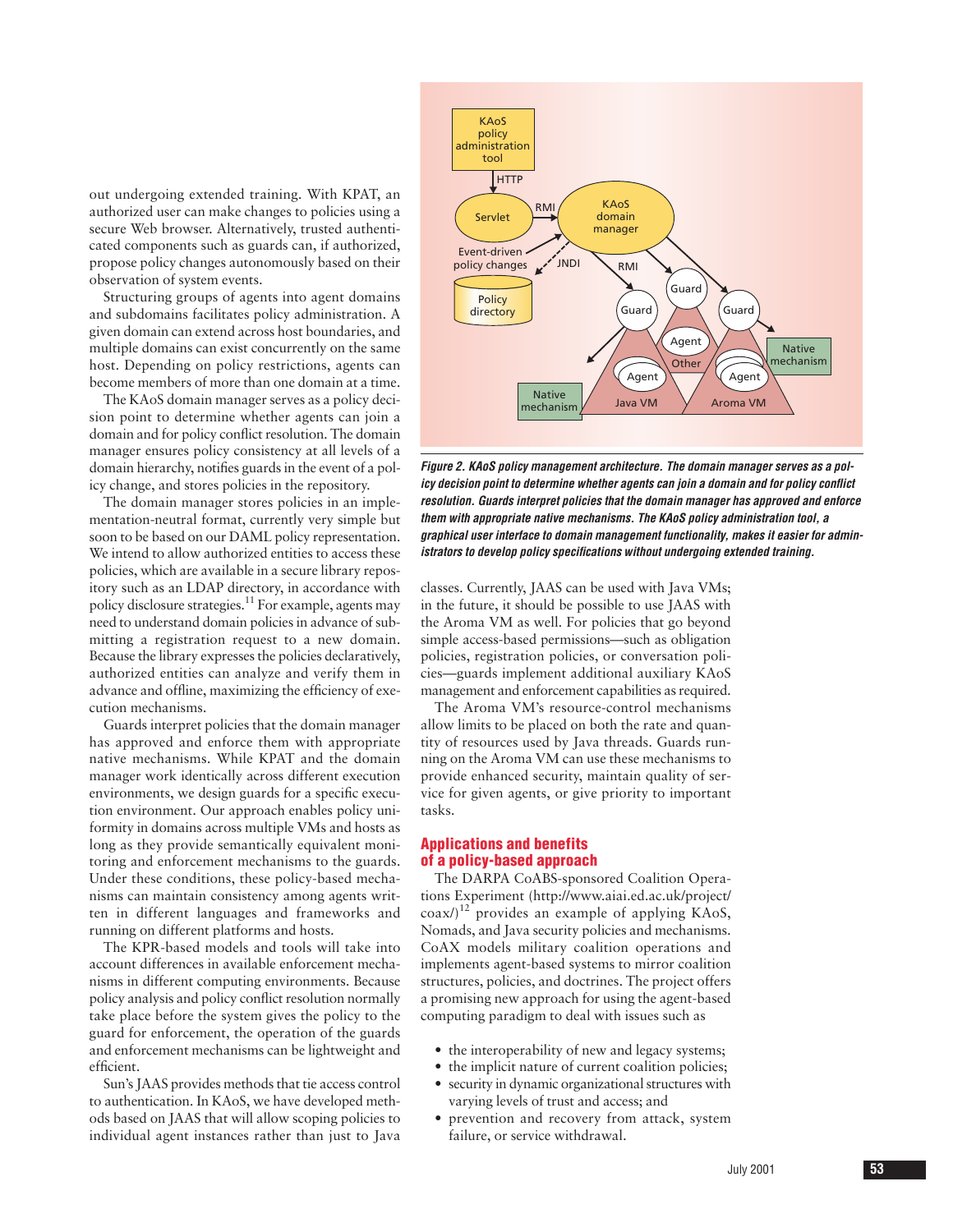

**The future surely includes much more interesting and amazing agent-powered devices than we can currently imagine.**

All these issues have analogs in commercial and industrial settings of the future.

KAoS provides mechanisms for overall management of coalition organizational structures represented as domains and policies, while Nomads provides strong mobility, resource management, and protection from denial-ofservice attacks for untrusted agents that run in its environment.

Combining preanalyzed policy libraries, separate policy decision and conflict resolution mechanisms, and efficient policy enforcement methods makes using policy-based administration tools maximally effective. A policy-based approach has the additional advantages of reusability, efficiency, context sensitivity, and verifiability.

Reusability. Policies encode sets of useful constraints on agent or component behavior, packaging them for easy reuse as the occasion requires. Reusing policies when they apply reaps the lessons learned from previous analysis and experience while saving the time it would take to reinvent them.

**Efficiency.** In addition to lightening the application developers' workload, explicit policies can sometimes increase runtime efficiency. For example, to the extent that it can take place in advance, policy conflict resolution and conversion of policy for use by appropriate enforcement mechanisms can increase overall performance.

**Context sensitivity.** Explicit policy representation improves the ability of agents, components, and platforms to respond to changing conditions and, if necessary, reason about the implications of the policies that govern their behavior.

**Verifiability.** Representing policies in an explicitly declarative form instead of burying them in the implementation code provides better support for policy analysis. First—and this is absolutely critical for security policies—we can externally validate that the policies are sufficient for the application's tasks and bring both automated theorem-provers and human expertise to this task. Second, certain methods ensure that program behavior that follows the policy will also satisfy many of the important properties of reactive systems such as liveness, recurrence, safety invariants, and so forth. Finally, with this approach we can predict how explicit policies governing different types of agent behavior can compose.

#### **CYBERFORMING TERRASPACE**

Clearly, creating a robust and policy-governed environment where societies of heterogeneous agents can flourish is just a first step. The next step would be to *cyberform terraspace*, giving agents a permanent foothold in the material world.

Tomorrow's world will be filled with agents embedded everywhere in the places and things around us. Providing a pervasive web of sensors and effectors, these agents will function as cognitive prostheses computational systems that leverage and extend human intellectual, perceptual, and collaborative capacities, just as a steam shovel is a sort of muscular prosthesis or eyeglasses are a sort of visual prosthesis. Thus, the focus of AI research is destined to shift from artificial intelligence to *augmented* intelligence. We anticipate that this augmentation will not simply result in a quantitative boost in human intelligence, but also in a qualitative change in the way we live and work in tandem with artificial agents pervasively embedded in our physical and personal environments.

While simple software or robotic assistants of various kinds capture our attention today, the future surely includes much more interesting and amazing agent-powered devices than we can currently imagine. A key requirement for such devices is real-time cooperation with people and other autonomous systems. Although heterogeneous cooperating entities can operate at different levels of sophistication and with varying degrees of autonomy, they will require some common means of representation and participation in joint tasks. Just as important, developers of such systems will need tools and methodologies to assure that their systems will work together reliably even when designed independently.

A key requirement for designing cooperative autonomous systems is a thorough understanding of the kinds of interactive contexts in which humans and autonomous systems will cooperate. With our colleagues at the Research Institute for Advanced Computer Science (RIACS), we are investigating the use of Brahms<sup>13</sup> as an agent-based design toolkit to model and simulate realistic work situations in space. The agent-based simulation in Brahms will eventually become the basis for the design of functions for space operations. Meanwhile, we are enhancing the KAoS agent framework to incorporate an explicit general model of teamwork and adjustable autonomy appropriate for space operations scenarios.<sup>6</sup>

By using a combination of Brahms and KAoS capabilities, we will be able to incorporate realistic models of astronaut work environments and practices in a theory of human-agent teamwork and adjustable autonomy. This approach seeks to balance previous top-down theoretical agent teamwork formulations with an understanding derived from empirical analysis and simulation. Various team members, from humans to sophisticated autonomous systems to simple devices and sensors, will rely on empirically derived, policy-based capabilities to assure coherence in the adoption, delegation, and discharge of team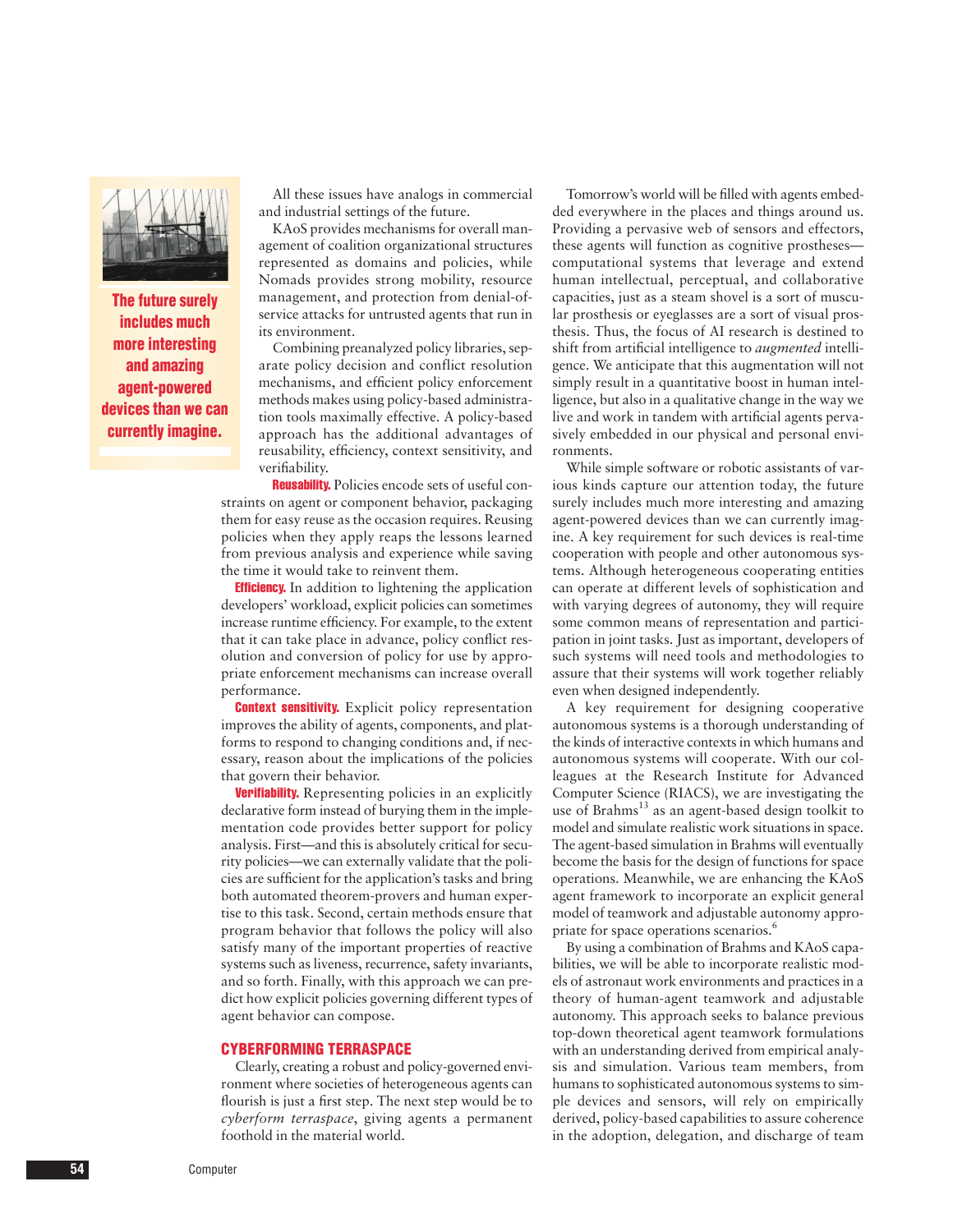commitments and to keep overhead for team maintenance to an absolute minimum.

## **MAKING CYBERSPACE A BETTER PLACE FOR HUMAN AGENTS**

Thus far, our central metaphor has been terraforming cyberspace for the benefit of software agents, but cyberspace itself is increasingly being perceived in spatial terms for human users. We speak and think of visiting Web sites and of getting lost while trying to navigate through the hyperlink tangle, rather than of the information packets being trucked to our computers on the information superhighway. In any case, few people live and work on superhighways. As researchers couple virtual reality technologies with high-bandwidth connectivity, the perception of cyberspace as *space* will become a reality. Cyberspace will

be built to fit the human sense of space.

To this end, IHMC is collaborating with the developers of Seaside, Florida, a small, sophisticated Gulf Coast town that is the birthplace of New Urbanism. The New Urbanism movement includes urban designers, environmentalists, transportation experts, social justice advocates, and others who are working together to change American land use

from highway-oriented sprawl. The movement proposes reviving and updating traditional town-building principles to produce human-scaled settlements in which numerous pathways connect a variety of buildings internally and to the surrounding landscape. IHMC and the Seaside Institute are hosting a series of workshops, study groups, and visiting scholar programs exploring the application of well-evolved urban design principles to the newly burgeoning and chaotic world of electronic space design.

s a new kind of environment for human beings,<br>
cyberspace is now woefully primitive. Most of<br>
our electronically built space is a rat's nest of cyberspace is now woefully primitive. Most of bewildering pathways of indeterminate destination, much like medieval Rome. The humanist Popes of the Renaissance used the *cittá ideale* concepts to produce connectivity and impart legibility to the layout of their city. In the process, they produced some of the world's most memorable, elegant, and comfortable streets and squares, which continue to provide an environment for the lives of a rich variety of people engaged in all manner of activities.

Civilization begins when human beings find places to be, make these places their homes, then create ways

to communicate and work together in their chosen locations. Those who are designing and building cyberspace might benefit from lessons learned over thousands of years by those who have been engaged in designing humanity's best physical environments.  $*$ 

#### **Acknowledgments**

The authors thank the DARPA CoABS and UltraLog Programs, the NASA Cross-Enterprise and Intelligent Systems Programs, the National Technology Alliance, and the Boeing Company. Thanks also to many other colleagues who have assisted in this work, including Mark Adler, David Allsopp, Patrick Beautement, Maggie Breedy, Todd Carrico, Janet Cerniglia, Bill Clancey, Rob Cranfill, Grzegorz Czajkowski, Chris Dellarocas, Mark Greaves, Jack Hansen, Pat Hayes, Jim Hendler, Greg Hill, Heather Holmback, Wayne Jansen,



Martha Kahn, Mike Kerstetter, Mike Kirton, Mark Klein, Gerald Knoll, Henry Lieberman, James Lott, Mike Mahan, Debbie Prescott, Phil Sage, Kent Seamons, Maarten Sierhuis, Austin Tate, Al Underbrink, Doyle Weishar, Tim Wright, Alex Wong, and members of the DARPA CoABS Coalition Operations Experiment, the Java Agent Services Expert Group, and the FIPA Abstract Architecture Working Group.

**References**

- 1. I. Foster and C. Kesselman, eds., *The Grid: Blueprint for a New Computing Infrastructure*, Morgan Kaufmann, San Francisco, Calif., 1999.
- 2. N. Suri et al., "Strong Mobility and Fine-Grained Resource Control in Nomads," *Proc. 2nd Int'l Symp. Agents Systems and Applications and the 4th Int'l Symp. Mobile Agents*(ASA/MA 2000), Springer-Verlag, Berlin, 2000, pp. 2-15.
- 3. N. Suri, P.T. Groth, and J.M. Bradshaw, "While You're Away: A System for Load-Balancing and Resource Sharing Based on Mobile Agents," *Proc. 1st IEEE/ACM Int'l Symp. Cluster Computing and the Grid*, IEEE CS Press, Los Alamitos, Calif., pp. 470-473.
- 4. M. Greaves, H. Holmback, and J.M. Bradshaw, "Agent Conversation Policies," *Handbook of Agent Technology*, J.M. Bradshaw, ed., AAAI Press/The MIT Press, Cambridge, Mass., submitted for publication.
- 5. J.M. Bradshaw et al., "KAoS: Toward an Industrial-Strength Generic Agent Architecture," *Software Agents*, AAAI Press/The MIT Press, Cambridge, Mass., 1997, pp. 375-418.
- 6. J.M. Bradshaw et al., "Teamwork and Adjustable Autonomy for the Personal Satellite Assistant," *Proc.*